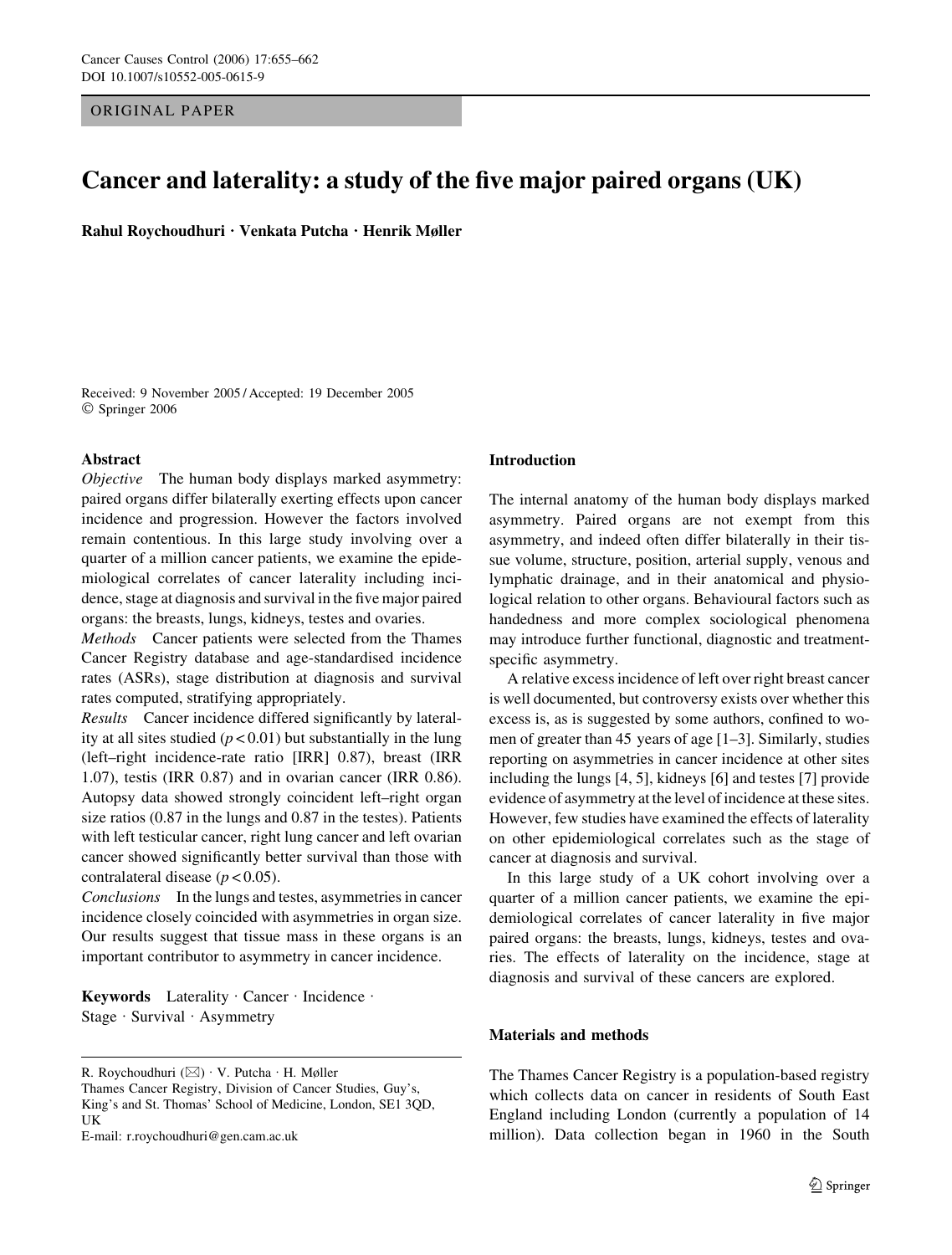Thames Region and was extended in 1985 to also cover the North Thames Region. The patients registered at the TCR represent a cohort of individuals followed up from diagnosis to death, and the database currently contains over 1.5 million incident cancers.

The TCR database was used to identify all unilateral cancers of the lung, breast, kidney, ovary and testis that were diagnosed between 1985 and 2002 except in the case of ovarian cancers, where bilateral cases were included as a separate group. Of ovarian cancers, germ cell and nongerm cell tumours were considered separately. Only females with tumours of the breast were included in the analysis.

Age-standardised incidence rates (ASRs) were calculated for each combination of sex, laterality and cancer site. Cancer survival was computed by period analysis [8]. Differences in survival were tested for significance using the method described by Esteve et al. [9]. With breast and lung cancers, sex, laterality and site-specific subgroups were further subdivided into surgery and radiotherapy groups, depending on whether patients had received either of these treatment modalities as part of their management. Survival analysis was performed on these groups independently.

To compare stage at diagnosis, the percentage distribution of stage at diagnosis was calculated for each side independently.

# Results

Of a total of 306,214 patients with cancers at any of the sites under investigation, 44,635 patients were excluded from the analysis because the laterality of the primary tumour was unknown or indicated as bilateral, leaving 261,579 patients with unilateral tumours of known laterality.

Table 1 shows the age-standardised incidence rates (ASRs) of cancers occurring at the sites of study. Figure 1 shows the corresponding age-specific rates. Figure 2 shows the distribution of cancer stage at diagnosis and Table 2 shows a survival analysis of cancers occurring at the sites of study by laterality.

At all sites of study, we found a statistically significant difference in cancer incidence between the left and right sides ( $p < 0.01$ ).

Lung

A total of 67,018 males and 35,247 females with lung and bronchus cancers of known primary laterality were included in the analysis.

In males, the age-standardised incidence rate of cancer of the left lung was 24.5 (95% confidence interval [CI] 24.3–24.8) while that of the right lung was 27.8 (95% CI 27.5–28.1). In males, the mean mass at autopsy of the left lung was found by Grandmaison et al. [10] to be 583 g (95% CI 376–799) whilst that of the right lung was 663 g (95% CI 424–902). This yields a left to right incidence rate ratio (IRR) of 0.88 and a size ratio also of 0.88.

In females, the age-standardised incidence rate of cancer of the left lung was 10.0 (95% CI 9.8–10.1) while that of the right lung was 11.5 (95% CI 11.3–11.7). In females, the mean mass at autopsy of the left lung was found by Grandmaison et al. [10] to be 467 g (95% CI 293–641) whilst that of the right lung was 546 g (95% CI 339–753). This yields a left to right IRR of 0.86 and a size ratio also of 0.86.

**Cancer** site Sex ASR (95% C.I.) Organ size (grams unless otherwise stated) (95% C.I.) Incidence Size Source of ratio  $(L/R)$ ratio organ size (L/R) data Left Right Left Right Male 24.53 (24.25–24.80) 27.78 (27.49–28.7) 583 (376–799) 663 (424–902) 0.88 0.88 Ref. [10] Lung Female 9.95 (9.79–10.11) 11.54 (11.36–11.71) 467 (293–641) 546 (339–753) 0.86 0.86 Ref. [10] Breast Female 49.12 (48.73–49.50) 45.89 (45.57–46.26) – – 1.07 – – Breast  $(< 50$  years) Female 12.60 (12.4–12.8) 11.90 (11.8–12.2) – – 1.06 – – Breast  $(≥50 \text{ years})$ Female 36.40 (36.1–36.8) 33.90 (33.6–34.2) – – 1.07 – – Testis Male 2.26 (2.17–2.34) 2.61 (2.52–2.70) 15.85 cm<sup>3</sup> (14.50–17.20) 17.50 cm<sup>3</sup> (15.90–19.10) 0.87 0.91 Ref. [11] Ovary Female 3.49 (3.39–3.59) 3.54 (3.44–3.64) – – 0.99 – – Ovarian GCC Female 0.09 (0.07–0.11) 0.10 (0.09–0.12) – – – – 0.86 – –<br>Male 3.34 (3.23–3.44) 3.47 (3.37–3.58) 160 (119–201) 162 (123–201) 0.96 0.99 Ref. [10] Male 3.34 (3.23–3.44) 3.47 (3.37–3.58) 160 Kidney Female 1.50 (1.44–1.57) 1.60 (1.53–1.66) 136 (99–173) 135 (96–174) 0.94 1.01 Ref. [10]

Table 1 Age-standardised incidence rates of left and right cancers compared with published data on organ size. Sites where a statistically significant incidence rate ratio (at  $p < 0.01$ ) was observed are emphasised in bold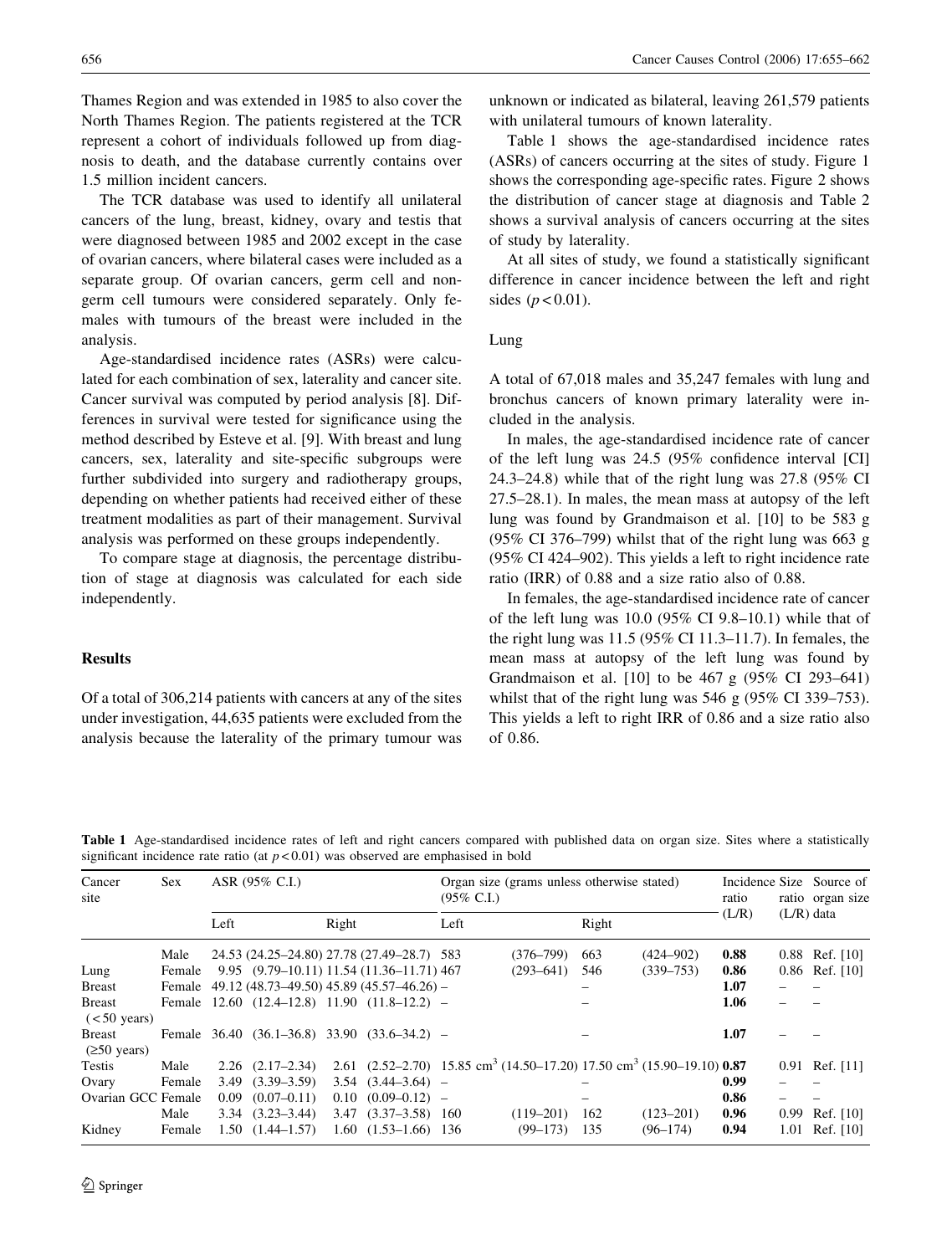

Fig. 1 Age-specific incidence rates of cancers occurring at the sites of study, by laterality. Bilateral cancers of the ovary are shown as a separate group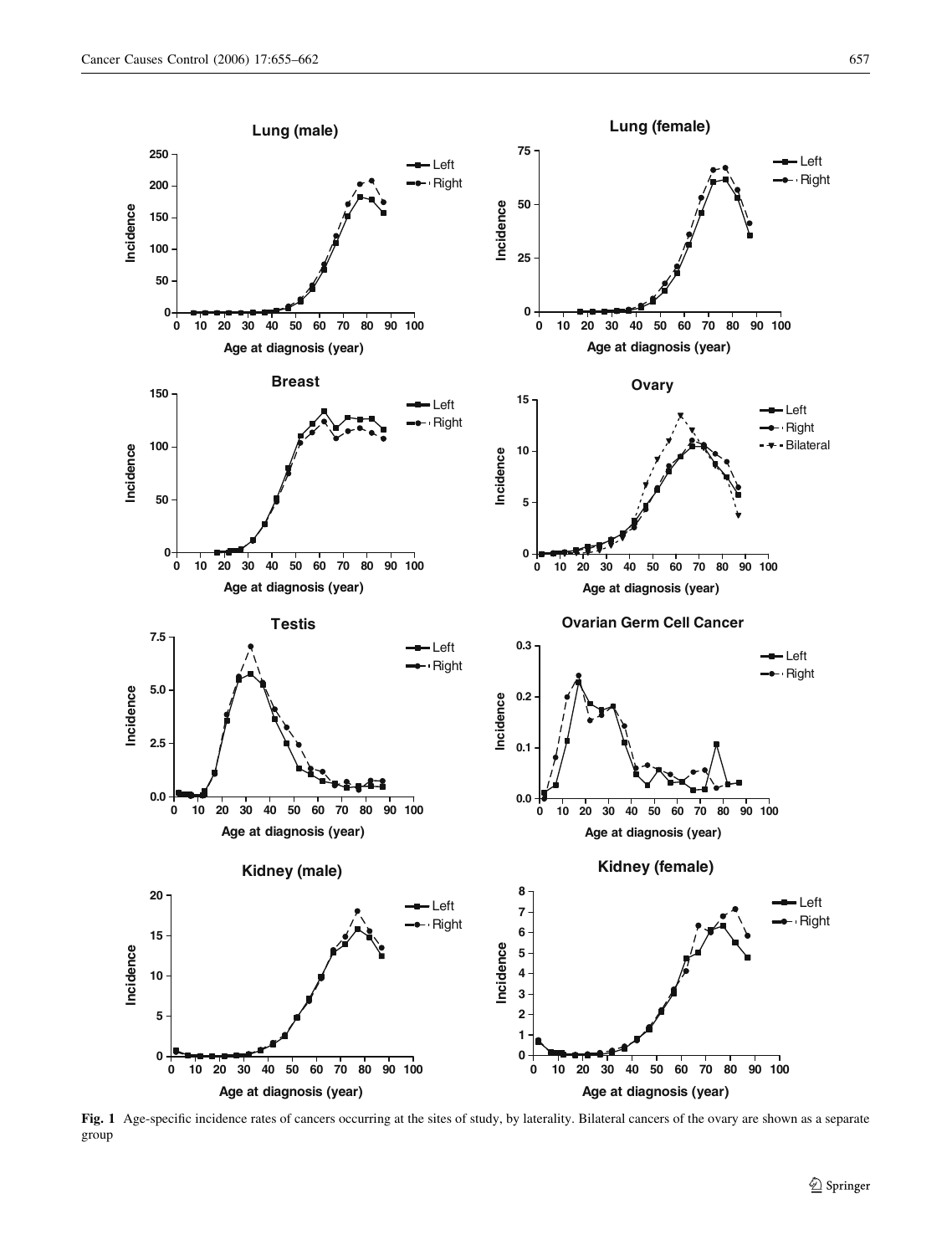

Fig. 2 Stage-distribution of cancers occurring at the sites of study, by laterality. The percentage contribution of each stage was calculated for each side independently. Stage 1: localised tumour; Stage 2: local

spread of tumour; Stage 3: local lymph nodes involved; Stage 4: metastatic disease. Bilateral cancers of the ovary are shown as a separate group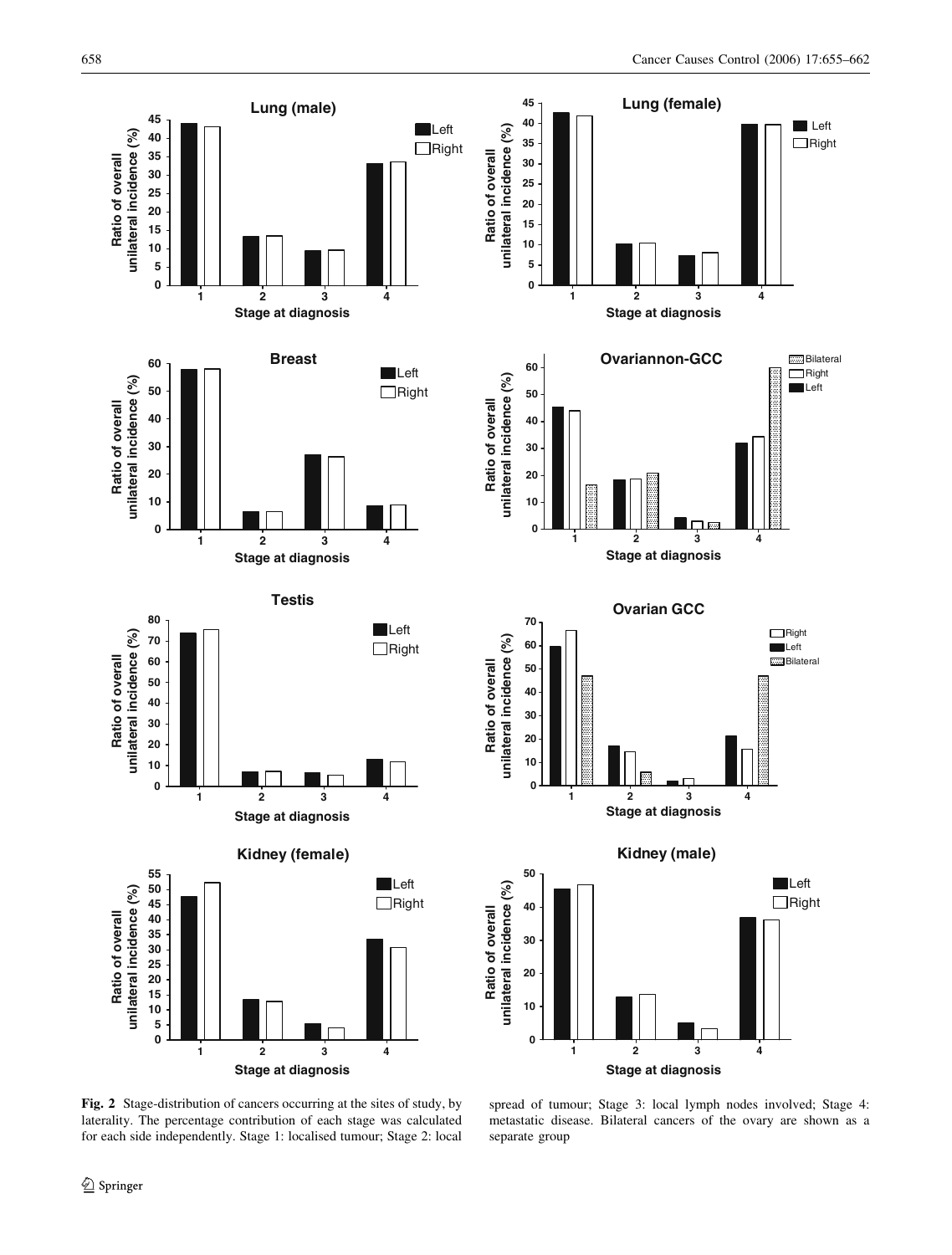The excess in right-sided lung cancers was consistent in all age groups.

#### Breast

A total of 130,370 women with breast cancer of known laterality were included in the analysis.

The age-standardised incidence rate of cancer of the left breast was 49.1 (95% CI 48.7–49.5) while that of the right breast was 45.9 (96% CI 45.6–46.3).

The excess in left breast cancer incidence was significant in both those over 50 and those under 50 years of age  $(p<0.05)$ , but the excess was slightly greater in those over 50 years (7.4% versus 5.8%).

#### Testis

A total 6,097 men with cancers of known laterality were included in the analysis.

The age-standardised incidence rate of testicular cancer of the left testis was found to be 2.3 (95% CI 2.2–2.3) while that of the right testis was 2.6 (95% CI 2.5–2.7). The mean volume of the left testis was found by Spyropoulos et al. [11] to be 15.85 cm<sup>3</sup> (95% CI 14.50–17.20) whilst that of the right testis was  $17.50 \text{ cm}^3$  (95% CI 15.90–19.10). This yields a left to right IRR of 0.87 and size ratio of 0.91.

## Ovary

Out of a total of 22,000 women with ovarian cancer, 21,712 women had non-germ cell tumours.

Amongst non-germ cell tumours, 9,512 were of known laterality, 5,198 were indicated as bilateral and 7,002 were recorded as of unknown laterality.

Amongst the 288 germ cell cancers (GCC), 242 were of known laterality while 20 were indicated as bilateral and 26 were indicated as of unknown laterality.

The age-standardised incidence rate of left and rightsided non-germ cell ovarian cancers were similar: 3.5 (95% CI 3.4–3.6) and 3.5 (95% CI 3.4–3.6) respectively yielding a left–right IRR of 0.99. The age-standardised incidence rate of left-sided ovarian germ-cell cancer was 0.09 (95% CI 0.07–0.11) while that for right-sided GCC was 0.10 (95% CI 0.09–0.12) yielding a left:right IRR of 0.86.

The excess of right-sided ovarian germ-cell cancers was evident in most age-groups.

#### Kidney

A total of 8,277 males and 4,699 females with kidney cancers of known primary laterality were included in the analysis.

In males, the age-standardised incidence rate of cancer of the left kidney was 3.3 (95% CI 3.2–3.4) while that of the right kidney was 3.5 (95% CI 3.4–3.6). The mass at autopsy of the left kidney was found by Grandmaison et al. [10] to be 160 g  $(95\% \text{ CI } 119-201)$  whilst that of the right kidney was 162 g (95% CI 123–201). This yields a left to right IRR of 0.96 and a size ratio of 0.99.

In females, the age-standardised incidence rate of cancer of the left kidney was 1.5 (95% CI 1.4–1.6) while that of the right kidney was  $1.6$  (95% CI 1.5–1.7). The mass at autopsy of the left kidney was found by Grandmaison et al. [10] to be 136 g (95% CI 99–173) whilst that of the right kidney was 135 g  $(95\% \text{ CI } 96-174)$ . This yields a left to right IRR of 0.98 and a size ratio of 1.01.

The small excess of right-sided kidney cancer was only evident in the oldest age-groups.

Table 2 Five-year survival (as percentages) of cancers occurring at the sites of study, given by laterality. Sites where a statistically significant survival difference was observed  $(p < 0.05)$  are emphasised in bold

| Organ           | Five-year survival (95% CI) as percentages |                        |                        |                     |
|-----------------|--------------------------------------------|------------------------|------------------------|---------------------|
|                 | Male                                       |                        | Female                 |                     |
|                 | Left                                       | Right                  | Left                   | Right               |
| Lung            | $4.01(3.06-4.97)$                          | $4.24(3.64 - 4.84)$    | $3.78(2.76 - 4.81)$    | $4.55(3.77 - 5.32)$ |
| Lung $(RT+)$    | $6.14(5.38 - 6.90)$                        | $6.08(5.40-6.76)$      | $5.50(4.55 - 6.44)$    | $5.26(4.44 - 6.07)$ |
| Lung $(S+)$     | 13.65 (12.50–14.81)                        | $13.03(11.96-14.1)$    | $16.30(14.72 - 17.87)$ | 14.57 (13.20-15.94) |
| <b>Breast</b>   |                                            | $62.42(60.48 - 64.35)$ | $61.89(60.31 - 63.47)$ |                     |
| Breast $(RT+)$  |                                            | 80.86 (79.95-81.78)    | 81.25 (80.32–82.19)    |                     |
| Breast $(S+)$   |                                            | 87.48 (86.72–88.23)    | 87.47 (86.69–88.25)    |                     |
| Ovary (non-GCC) |                                            | 52.32 (50.26–54.38)    | 49.51 (47.86–51.15)    |                     |
| Ovary (GCC)     |                                            | 89.89 (80.14–99.63)    | 88.95 (81.53–96.37)    |                     |
| <b>Testis</b>   | 98.20 (97.17-99.22)                        | 96.94 (95.81–98.08)    |                        |                     |
| Kidney          | 48.26 (45.54–50.97)                        | 48.55 (45.82–51.28)    | 46.36 (42.93-49.79)    | 43.33 (39.97-46.69) |

Breast and lung cancer groups are further subdivided into those where radiotherapy was delivered as part of treatment (RT+) and those where surgery was performed (S+)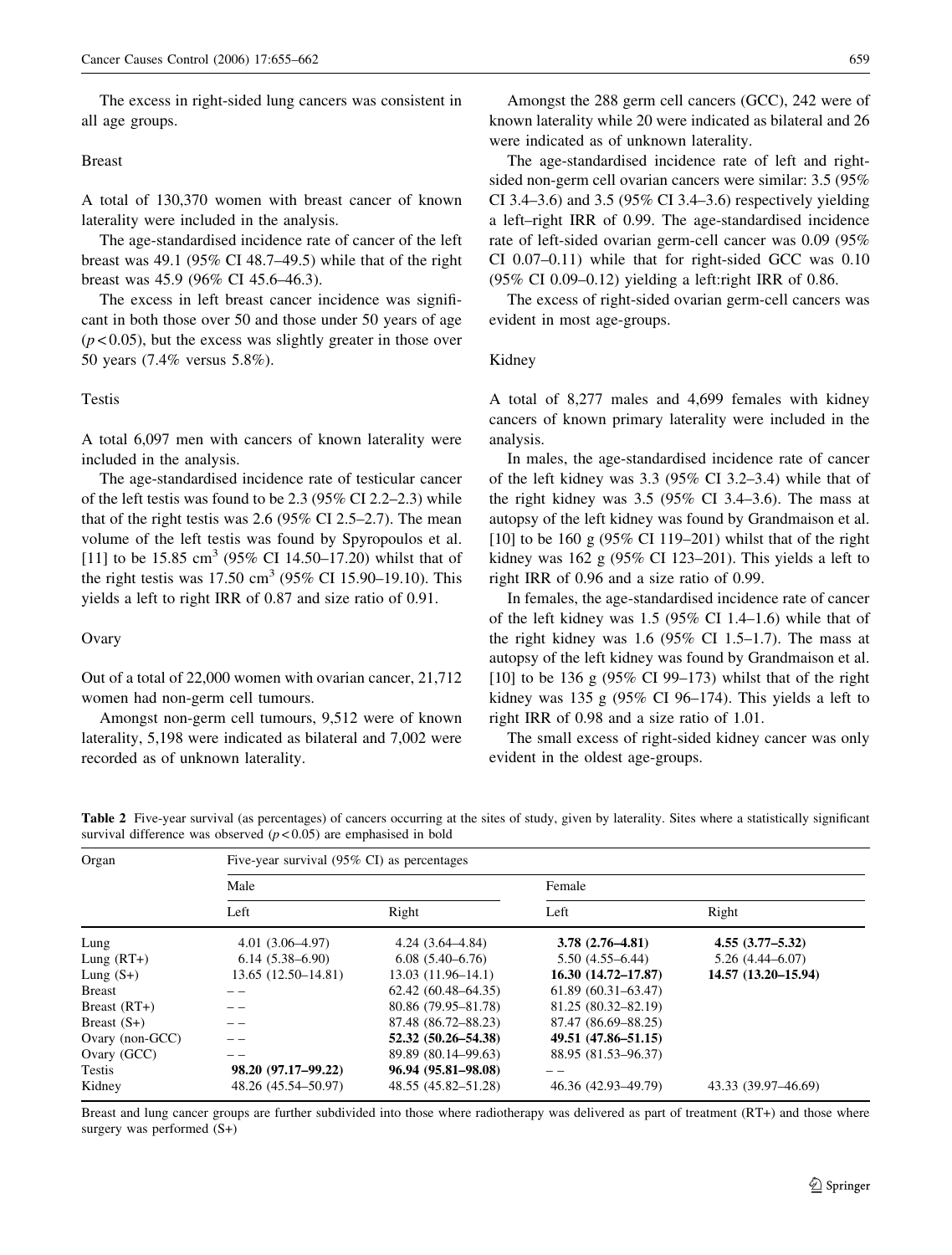## Stage distribution and survival

Figure 2 shows the percentage stage distribution at diagnosis of left- and right-sided cancers.

Table 2 shows 5-year survival rates of patients with either left- or right-sided cancers occurring at the sites of investigation. Those who received surgery as part of their treatment (S+) and those who received radiotherapy as part of their treatment (RT+) are considered separately. In women, 5-year survival was significantly higher in patients with left when compared with right-sided lung cancer  $(p<0.01)$ , a difference that persisted in surgically treated patients (16.3% versus 14.6%;  $p < 0.05$ ). Five-year survival was also significantly higher for left-sided ovarian cancers compared to right-sided cancers, but the difference was not substantial  $(52.3\%$  versus  $49.5\%$ ;  $p < 0.05$ ). In males, 5-year survival was significantly higher in left sided testicular cancer (98.2% versus 96.9%;  $p < 0.01$ ).

## Discussion

In this study, we have investigated the effect of primary laterality on the incidence, stage at diagnosis and subsequent survival of cancers occurring in the five major paired organs of the body. It is important to note that while laterality data is considered accurate when reported, such data was not present in a proportion of cancer registrations, resulting in their exclusion from the analysis: out of 306,214 observed cancers at all sites under investigation, laterality could not be ascertained in 44,635 cases (15%). Reasons for the absence of laterality data include simple non-reporting of laterality or situations where primary laterality could not be ascertained due to advanced disease or multiple primary cancer. The latter situation is relatively rare except in the ovary in which 24% of cancers were recorded as bilateral. This is due to the relatively common late presentation of this cancer after which metastatic spread to the contralateral ovary is likely to have occurred, obscuring the original primary laterality. A large proportion of ovarian cancers were recorded as of unknown laterality. This is once again due to the late presentation of this disease, where palliation is often considered as the appropriate management, rendering investigation into primary laterality superfluous. In other cancers, it is rarer that the presence of metastases in the contralateral organ should obscure the true primary laterality of the cancer: Only 1% of cancers other than those of the ovary were reported as being primarily bilateral.

In this study, we have used period analysis to obtain survival estimates. Period analysis, of actuarial origin, is a life table method of calculating survival that allows the inclusion of recent follow-up data.

In the case of lung cancer, the left–right incidence rate ratio coincided strikingly with the left–right size ratio both in males and females with the larger right lung displaying a proportionately higher cancer incidence. Lung mass at autopsy was thought to be the most appropriate data to use to establish tissue mass in the case of the lungs. Lung volume in living subjects was considered unsuitable since a non-linear tissue-mass to organ-volume relationship, and pressure differentials across an asymmetrical mediastinum on either side might result in a poor representation of tissue amount by lung volume. However, another consideration in the case of lung cancer is differential left–right exposure to inhaled cigarette smoke resulting from a difference in tidal volume. This might be expected to correlate with lung size, and it could be speculated that this relationship would approximate linearity.

In females, a left–right incidence ratio was also observed in the breast, with the incidence of left breast cancer being higher. We could not locate reliable data comparing breast size by laterality, possibly since breast volume fluctuates with the ovulatory cycle rendering difficult the representative estimation of mean volume. Certainly however, some authors have speculated that the left breast is larger than the right breast [12]. These authors also reported a positive relationship between inter-individual breast size and breast cancer incidence but found that this relationship was found only amongst post-menopausal women. Egan et al. [13] have found a similar increase in post-menopausal breast cancer incidence, but one which is limited to women with a lean body mass perhaps in whom breast size is a truer reflection of the at-risk gland-mass and is not obscured by additional fatty tissue. It has not been established whether the difference in left–right breast cancer incidence similarly results from a difference in the mass of glandular breast tissue but this remains likely. In our study, the left-sided excess was significant in those both over 50 and under 50 years of age, although we found that the left-sided excess in incidence was slightly more pronounced in women over 50 compared with those under 50 years of age (7.4% versus 5.8%). This age distribution of the observed excess resembles the earlier findings in inter-individual incidence [12].

Handedness is a factor that may exert behavioural and diagnostic asymmetries on breast cancer incidence. At a behavioural level, the breast ipsilateral to the dominant hand may be exposed to a greater degree of movement and therefore physical stress than the contralateral breast. Furthermore, handedness in nursing mothers may affect which breast is more frequently presented to infants for suckling. Indeed, a large study by the Collaborative Group on Hormonal Factors in Breast Cancer [14] have shown a modest protective role of lactation on breast cancer risk that was independent of parity, age at first delivery,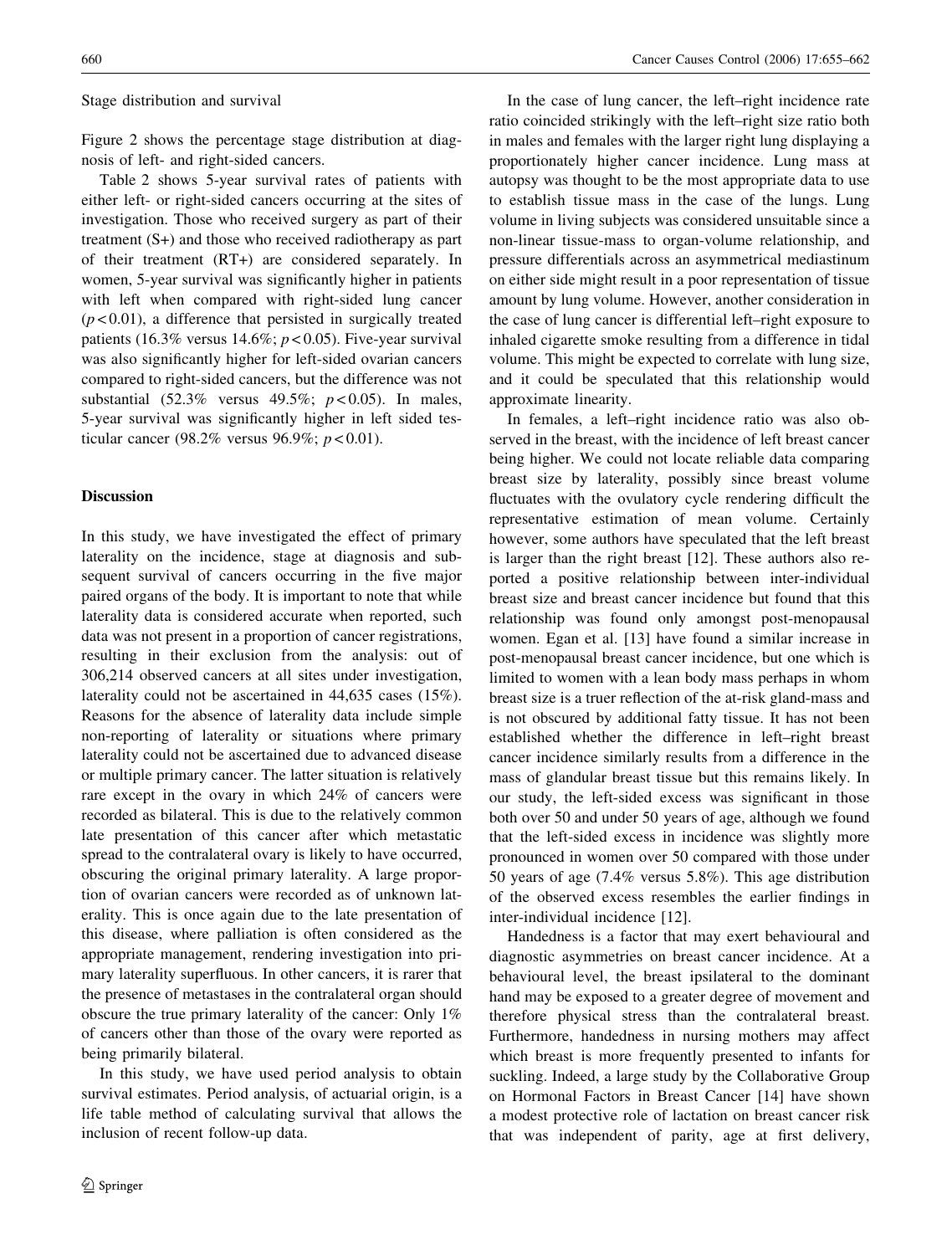menopausal status and other major risk factors for breast cancer. At a diagnostic level, handedness might asymmetrically affect womens' ability to detect early tumours either by inadvertent discovery or on self-screening thus delaying presentation and producing a tendency for breast cancers to present at an earlier stage on one side. However, we found no noteworthy differences in the stage at diagnosis of cancers of the left and right breast. Recent studies have suggested that left-handedness contributes to a constitutional, not an environmental, excess in breast cancer risk that is cancer laterality independent [15]. These authors have suggested hormonal exposure in utero to be contributory to this constitutional effect. In our study, we were not able to collect data concerning handedness.

Testicular cancer was found to be commoner in the right testicle when compared with the left, and a similar mass ratio has been reported, with the right testicle being larger [11]. Scrotal asymmetry also exists however, and the right testicle, in addition to being larger, is often higher, and thus being closer to the body, is subject to slightly higher temperatures [16]. It is not known whether this is a contributory factor in the higher right-sided incidence.

Cryptorchidism is an established risk factor for testicular cancer, but the right-sided excess in testicular cancer, established firmly in this study and elsewhere [7] does not seem to exist in cases of unilateral cryptorchidism. One large study found that at three months of age, 50.5% were in the left side and 49.5% were in the right side [17].

There are many similarities between male germ cell cancers in the testis and female germ cell cancers in the ovaries [18]. It is interesting to note that the right-side dominance in these cases is similar in males and females. Since epithelial ovarian cancers show no differential incidence by laterality, it is plausible that the excess incidence in the right gonad of germ cell cancers may have arisen by differential migration or clonal expansion of the primordial germ cell population from which male and female germ cell cancers arise.

The kidneys have been shown to be very similar in size bilaterally [10] and there was only a very slight difference in cancer incidence. Similarly, we found very little difference in incidence between left and right ovarian cancer.

When looking at cancers of the kidney, especially in females, there were slight differences in the stageat-diagnosis profiles between the left and right sides, with a smaller proportion of left-sided tumours presenting early when compared with those of the right side. The most plausible explanation might be that cancer of the right kidney produces symptoms slightly earlier than cancer of the left kidney resulting in earlier presentation and diagnosis. Anatomical differences contributory to this might include that the right kidney is most commonly found to be lower in the abdomen when compared with the left kidney [19]. In our cohort, 5-year survival from renal cell cancers in females was found to be slightly, although not statistically significantly, reduced on the right side. In other organs, differences in the stage-at-diagnosis profile bilaterally were negligible.

Five-year survival from left-sided ovarian cancer was significantly greater than for right-sided disease, but the difference was not substantial (52.3% and 49.5% respectively). Right-sided testicular cancer patients showed a significantly lower survival than left-sided patients (96.9% versus 98.2%).

In women, survival from lung cancer was found to be significantly decreased in cancers of the left lung compared with those of the right, a difference that could be due to asymmetries in organ size and lymphatic drainage in the mediastinum. In addition, the difference was present in patients who underwent surgery as part of their treatment, but not in those who underwent radiotherapy. A significant asymmetry in lung cancer survival was not observed in males. Data on metastasis would be particularly useful in evaluating whether asymmetry in lymphatic drainage might contribute to the observed differences in survival between the left and right sides. However, we could not collect such data in our patient group, so this remains a potential subject for future study.

In this study we have examined the epidemiological correlates of cancer laterality in the five major paired organs of the body. We have found differences in cancer incidence by laterality to closely coincide with differences in organ size, very markedly in the lungs, both in males and females, and also in the testes and kidneys suggesting that organ size is an important factor underlying asymmetry in cancer incidence in these organs.

#### References

- 1. Weiss HA, Devesa SS, Brinton LA (1996) Laterality of breast cancer in the United States. Cancer Causes Control 7:539–543
- 2. Perkins CI, Hotes J, Kohler BA, Howe HL (2004) Association between breast cancer laterality and tumor location, United States, 1994–1998. Cancer Causes Control 15:637–645
- 3. Garfinkel L, Craig L, Seidman H (1959) An appraisal of left and right breast cancer. J Natl Cancer Inst 23:617–631
- 4. Saxen E, Teppo L, Hakulinen T (1977) Epidemiology of lung cancer in Scandinavia. IARC Sci Publ 217–228
- 5. Parkash O (1977) Lung cancer A statistical study based on autopsy data from 1928 to 1972. Respiration 34:295–304
- 6. Delahunt B, Bethwaite P, Nacey JN (1994) Renal cell carcinoma in New Zealand: a national survival study. Urology 43:300–309
- 7. Stone JM, Cruickshank DG, Sandeman TF, Matthews JP (1991) Laterality, maldescent, trauma and other clinical factors in the epidemiology of testis cancer in Victoria, Australia. Br J Cancer 64:132–138
- 8. Brenner H, Gefeller O (1996) An alternative approach to monitoring cancer patient survival. Cancer 78:2004–2010